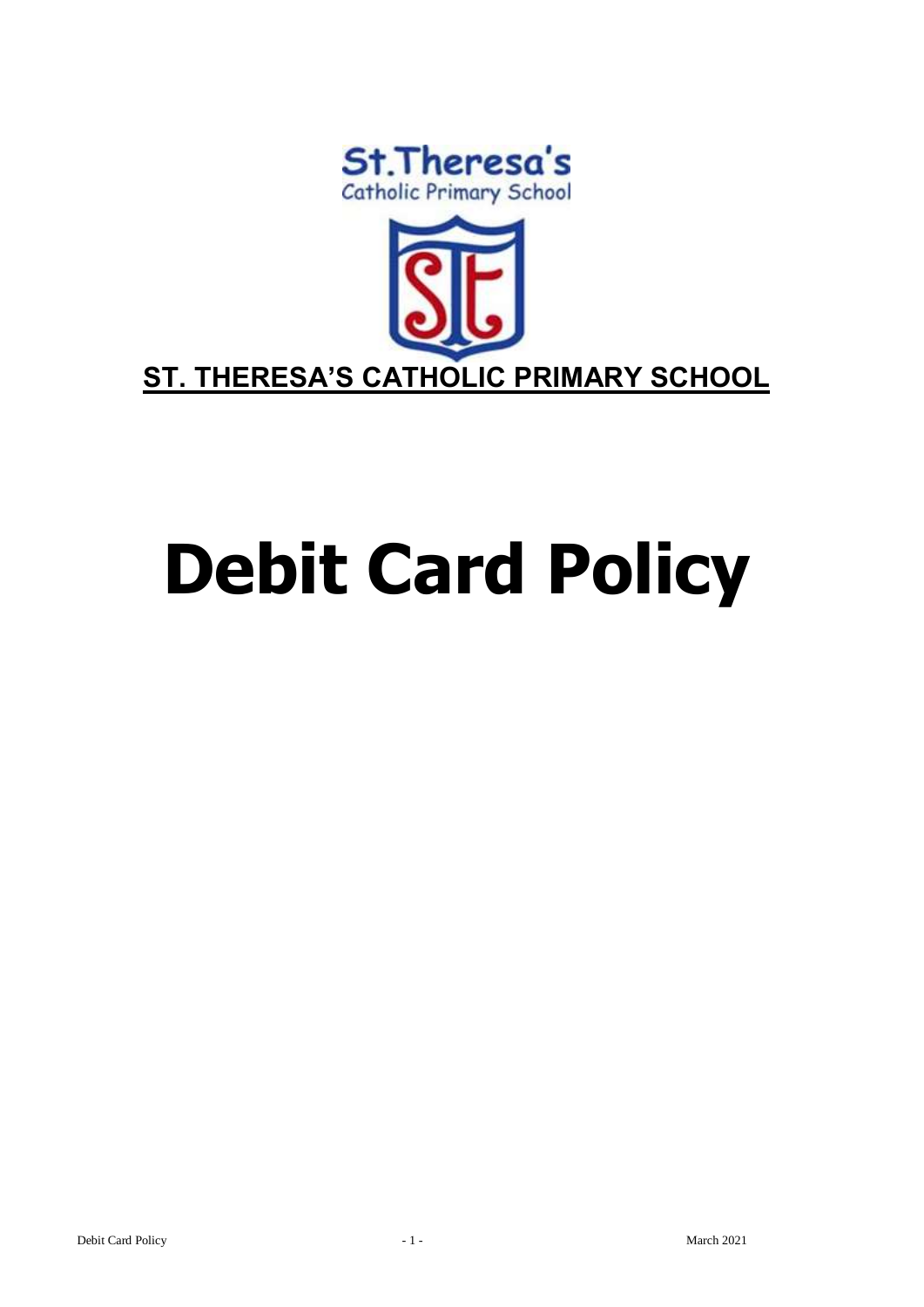"We learn together, we play together, we pray together, we grow together in the love of God"



## Validation grid

| <b>Title</b>                                       | Debit Card Policy                                       |
|----------------------------------------------------|---------------------------------------------------------|
| Author                                             | Barbara Costa                                           |
| <b>Associate Author</b>                            | Barnet LA                                               |
| <b>Target Audience</b>                             | Senior Leadership Team, Office staff, Finance Committee |
| <b>Stake holders</b><br>consulted                  | Senior Leadership Team, Office staff, Finance Committee |
| Curriculum / non<br>curricular                     | Non curricular                                          |
| <b>Associated Policies /</b><br><b>Documents</b>   | All finance related policies                            |
| <b>New Policy or Review</b><br>of existing policy. | Review                                                  |
| <b>Date of Submission</b>                          | <b>March 2021</b>                                       |
| <b>Date for Review</b>                             | <b>March 2022</b>                                       |
| Date ratified by<br><b>Governors</b>               |                                                         |

Headteacher Barbara Costa

**Chair of Governors** Chair Chair Chair Chair Chair Chair Chair Chair Chair Chair Chair Chair Chair Chair Chair Chair Chair Chair Chair Chair Chair Chair Chair Chair Chair Chair Chair Chair Chair Chair Chair Chair Chair Cha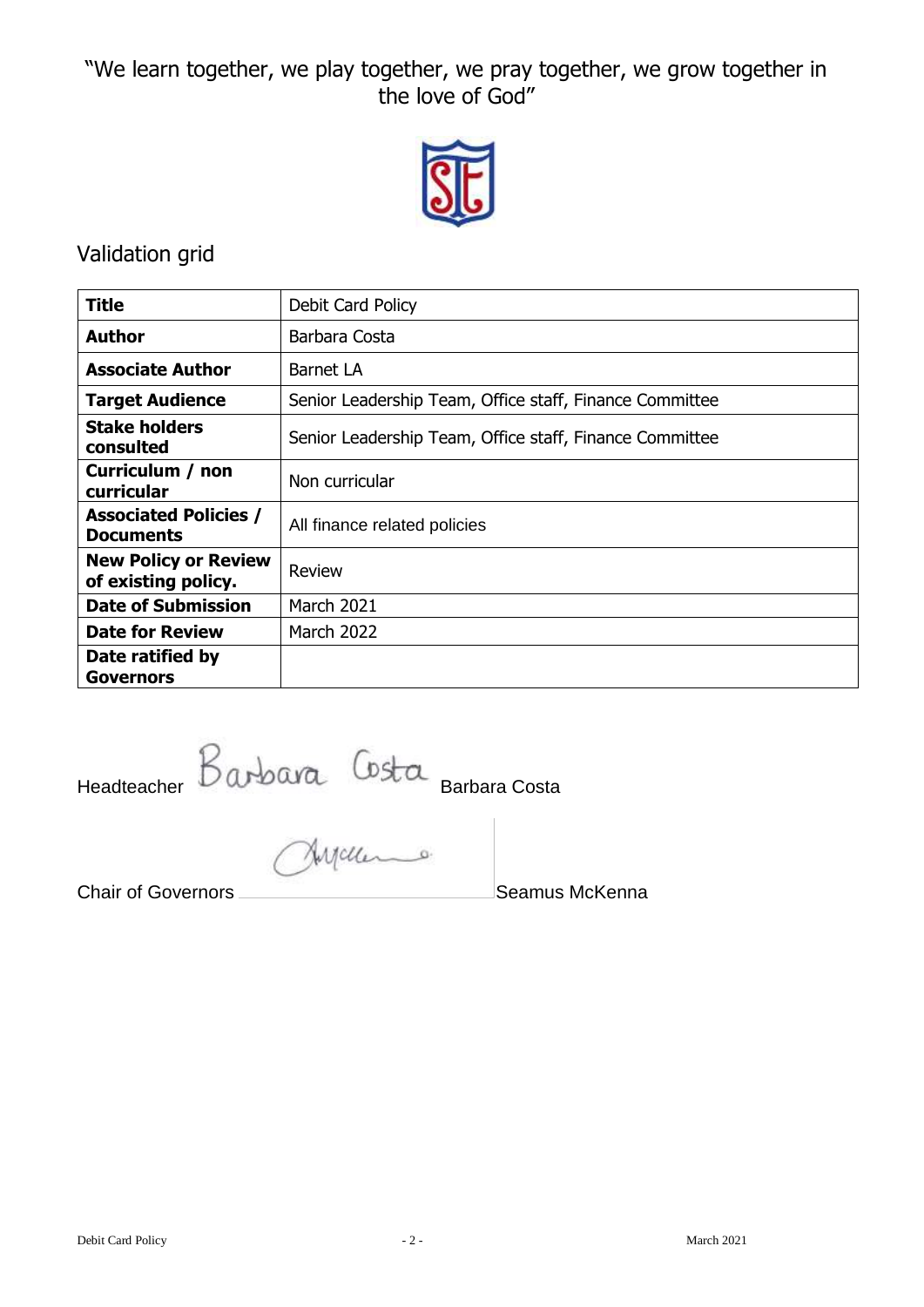## **School: St. Theresa's Catholic School Date: March 2021**

The use of the Debit Card by St. Theresa's Catholic School is governed by the "Scheme for Financing Schools" (paragraph 3.7)

From time to time the school may be offered an opportunity to purchase goods or arrange for services for the school from companies that do not invoice but shall only accept a direct payment. In order to make use of these Best Value offers the school holds a debit card. The Headteacher will ensure that there is budgetary provision for all purchases and that there is sufficient balances available in the bank to cover the expenditure.

The primary method of payment remains invoicing and this shall generally be used in preference to card purchases where such is offered by the supplier.

- The Headteacher is the cardholder.
- The debit card shall be issued by Natwest, the school's bankers.
- The debit card shall be stored in the school safe when not in use.
- The PIN number for the card shall be known only by the cardholder and not disclosed to anyone else or written down.
- In the event of loss of the PIN number the bank will be able to provide the cardholder only with the information.
- Should the card be lost or stolen the loss shall be reported by the cardholder to the issuing bank, the police, the school finance assistant, the school finance officer and the Chair of Finance.
- Should fraud or misuse be suspected, the bank should be informed immediately so that the appropriate action can be taken.
- The debit card account shall have a spending limit of £2,000 controlled by the bank.
- The debit card transaction should be entered in the accounts as soon as possible with an accompanying Z order, to ensure the completeness of the accounting records & ready to be reconciled when the bank statement reaches the school.
- All receipts shall be authorised by the Headteacher or a designated person.
- The card shall not be used for personal expenditure under any circumstances.
- Cash withdrawals are not permitted.
- The cardholder shall sign to accept that they have responsibility for transactions on the card.